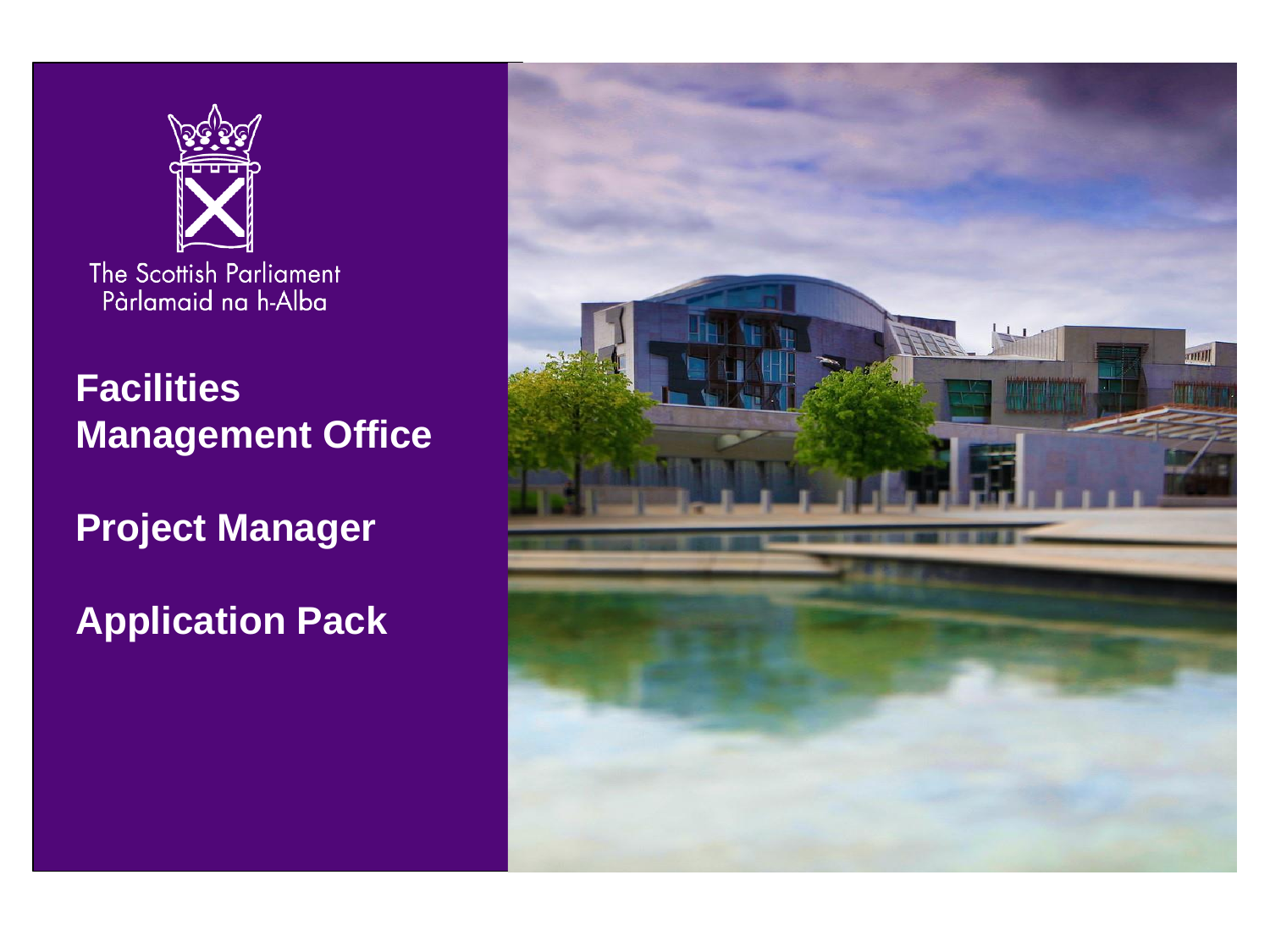## **Welcome from Alan Durward - Head of Facilities Management Office**

The Facilities Management office provides a full range of building and estate management services aimed at ensuring the Parliament has sufficient and appropriate accommodation to meet its needs. The office consists of three distinct functions:

- Customer Relationship Management (CRM): CRM services for all building users, Helpdesk support and Space Planning services
- Contract Management: Management of outsourced services
- Project Management: Project Management delivery of organisational strategic programmes and FM annual investment programmes.

The PM team is enjoying a really exciting period: it's growing in size and is raising its profile. This is due to it leading on the delivery of key strategic priorities as the Parliament develops both its post-covid response and its journey to net zero. This is in addition to the annual cycle of projects it has responsibility for delivering on behalf of FM and there is a significant project pipeline as the building moves towards its 20th anniversary. We have also been working to develop specific training programmes in project management including professional accreditations with the APM.

These factors make this a fantastic opportunity to join the team.

The Scottish Parliament is an inclusive employer and supports a variety of approaches to flexible working. We have excellent facilities for cyclists as well as an on-site gym and offer other great benefits. Not only that, you get to work in one of Scotland's most iconic buildings, with Holyrood Park and Arthur's Seat on your doorstep.

We're committed to increasing the diversity of our parliamentary service so that we can benefit from the broadest range of perspectives, backgrounds, skills and experience as we tackle the challenges and opportunities ahead. We would therefore particularly welcome applications from disabled people and members of minority ethnic communities.

If you share our ambition to enhance the Parliament's role at the heart of a modern, dynamic democracy, we'd like you to apply for this exciting role.



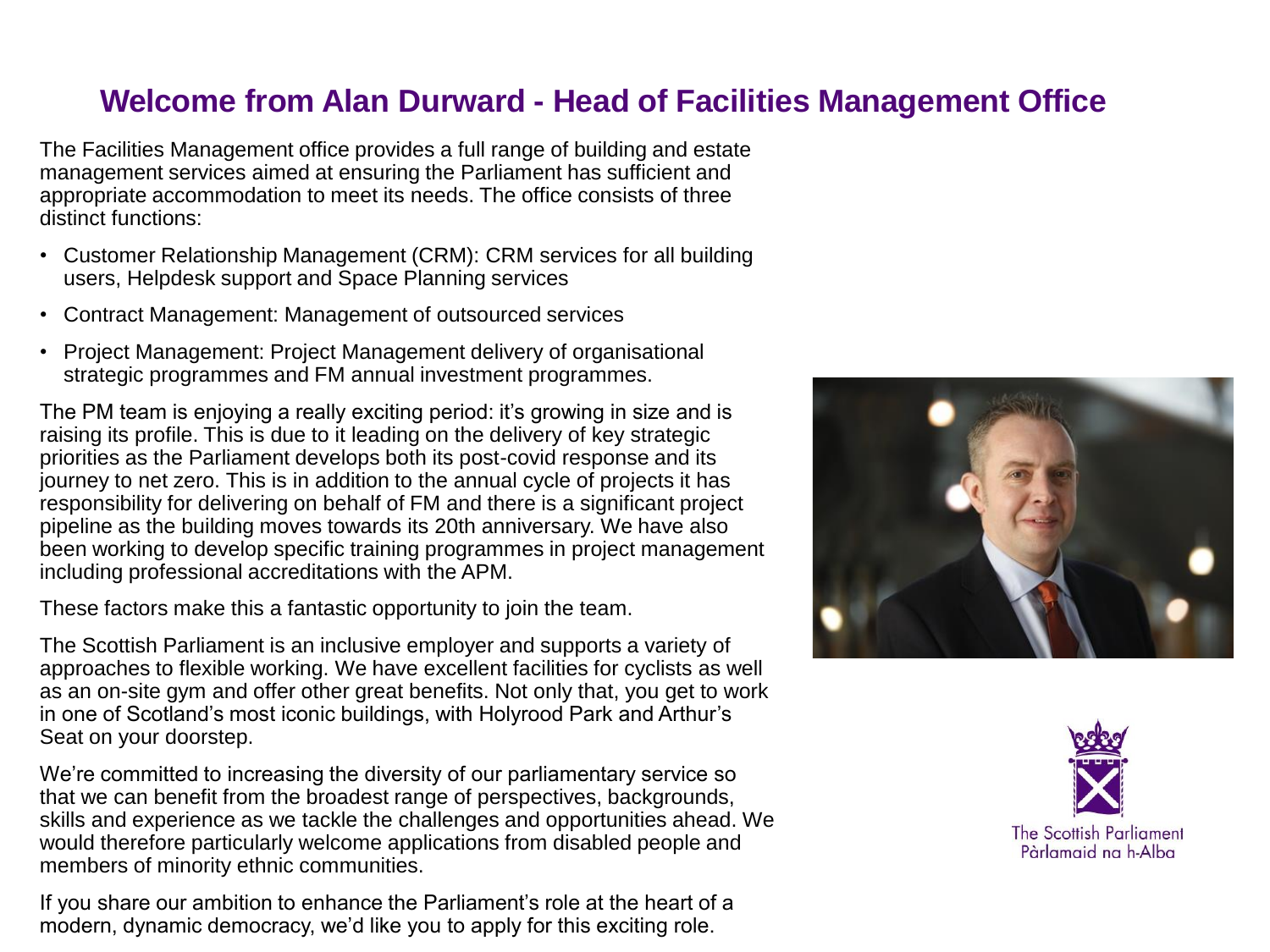### **Working in Facilities Management – Alan Windram, FM Project Manager**

There really is no such a thing as a typical day as an FM Project Manager. Your tasks and time can vary day-to-day as the role involves the planning and execution of multiple projects as well as managing the FM project budget.

There are five main objectives associated with the role: strategic investment planning; FM project portfolio delivery; financial management; reporting and communication with stakeholders and suppliers

The strategic investment priorities are 5 high-level projects which are identified as making a massive contribution to the future of the Parliament and its route to net zero. The projects include assessing our electrical infrastructure; improving building thermal performance; our future low-carbon heating strategy; replacement of our BMS and reducing our demand for cooling.

The FM project portfolio consists of between 50 to 100 projects annually, which are of varying degrees of scale and complexity. Some projects can be delivered straight away by our on-site contractors whilst others need to be carefully scoped and developed by our design team. No matter what stage the project is at, it is the PM's role to drive each project forward in the most efficient and sustainable way.

Financial management is vital as we always have more projects to deliver than we have budget for. The PM role needs to carefully prioritise each project to determine its importance against set criteria. Also understanding how each project has its budget allocated and monitoring this through the Parliament's finance system is essential in ensuring that the FM project budget is managed as accurately as possible.

Building good relationships with stakeholders throughout the building and with on-site contractors is essential in achieving successful project delivery

Working in such an iconic building has its own challenges but it is incredibly satisfying to think that we are contributing to the long-term future of the Parliament and ensuring this fascinating building is maintained for many future generations to come.



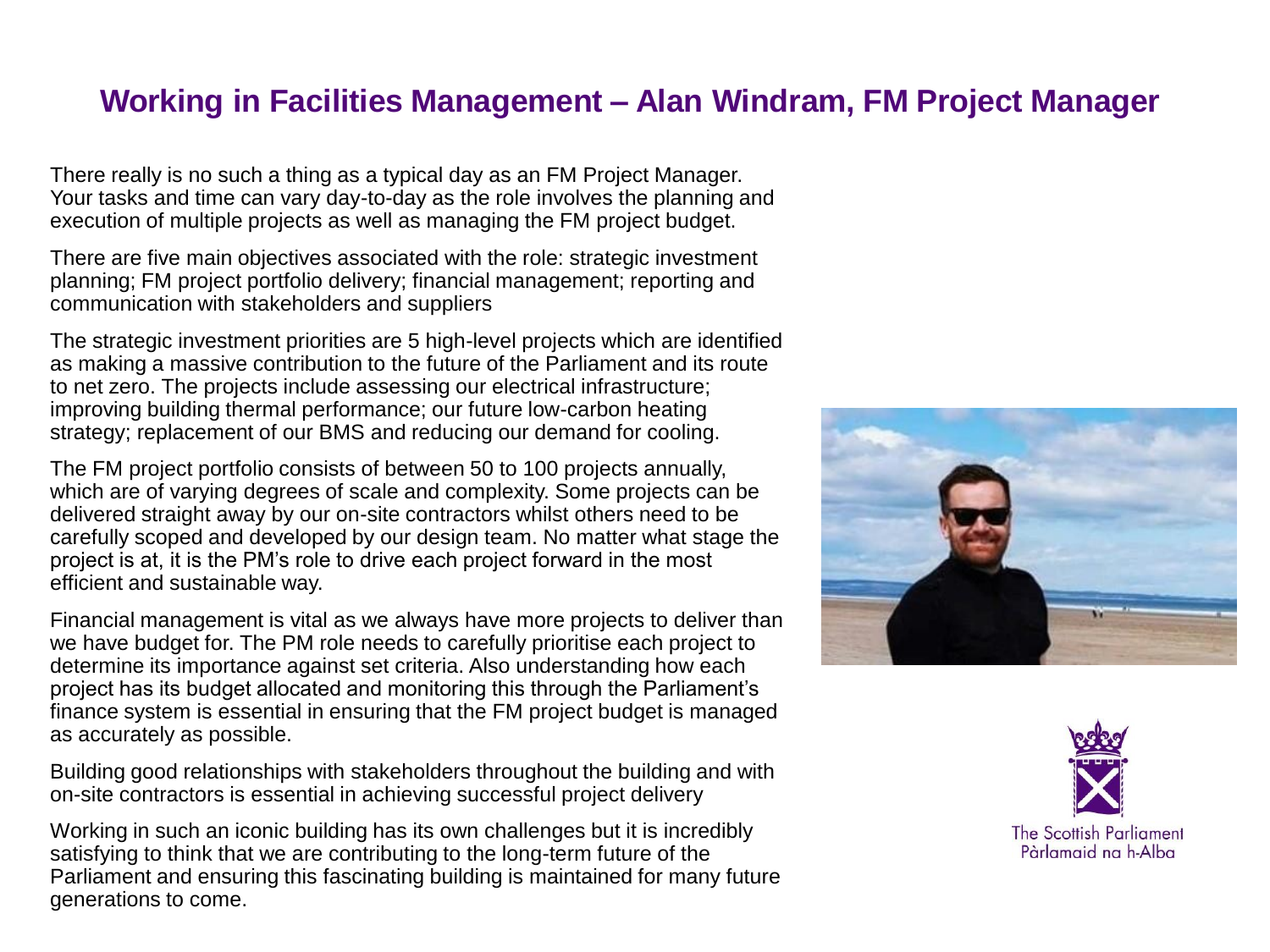# **Project Manager –** Facilities Management (FM), Grade 4

#### **Want to make a difference in one of the most influential places in Scotland? Now is your chance!**

Are you an experienced Project Manager with a background in FM, Property or Construction and hold a recognised PM qualification? Are you keen to develop your skills and contribute to the delivery of some of the Parliament's most high-profile strategic objectives? Would you like to join a high performing team who have responsibility for ensuring that the Parliament not only functions on a daily basis, but is maintained and developed to secure its availability for future generations? If so we'd love to hear from you.

This is a great opportunity to join the Project Management team within our FM Office at the Scottish Parliament. Our team provide high quality, robust and solution-focused project management services at both an organisational and FM Office level. This is a busy and varied role where you'll provide leadership of project teams involved in the delivery of a diverse portfolio of projects. You'll liaise with senior stakeholders, colleagues and suppliers to make sound decisions on project deliverables and ensure benefits are captured in business cases and in project scopes. You'll work to monitor progress against key project objectives and report on these to the relevant project boards.

The successful candidate will have knowledge of buildings (services or construction) and will able to demonstrate their experience of delivering projects within a Facilities Management environment. You'll hold a project management qualification. A building or engineering qualification is also desirable. You'll have a thorough understanding, coupled with practical experience of planning, monitoring and controlling projects and a track record in influencing stakeholders and operating effectively in sometimes complex environments. You'll demonstrate a high level of personal credibility with excellent communication and influencing skills, with the ability to develop and maintain positive working relationships. You'll have outstanding mentoring and coaching skills and be passionate about contributing to an inclusive and collaborative working culture which values diversity and encourages openness.

We offer a great range of benefits including 41.5 days of leave (including public holidays) the opportunity to join the Civil Service pension arrangements, flexible working and family-friendly policies.

For full information about the role and to apply, please click [here.](https://careers.parliament.scot/vacancies/388/permanent-project-manager.html)







*This is a full time post but we are happy to talk Flexible Working*

happy to talk flexible

working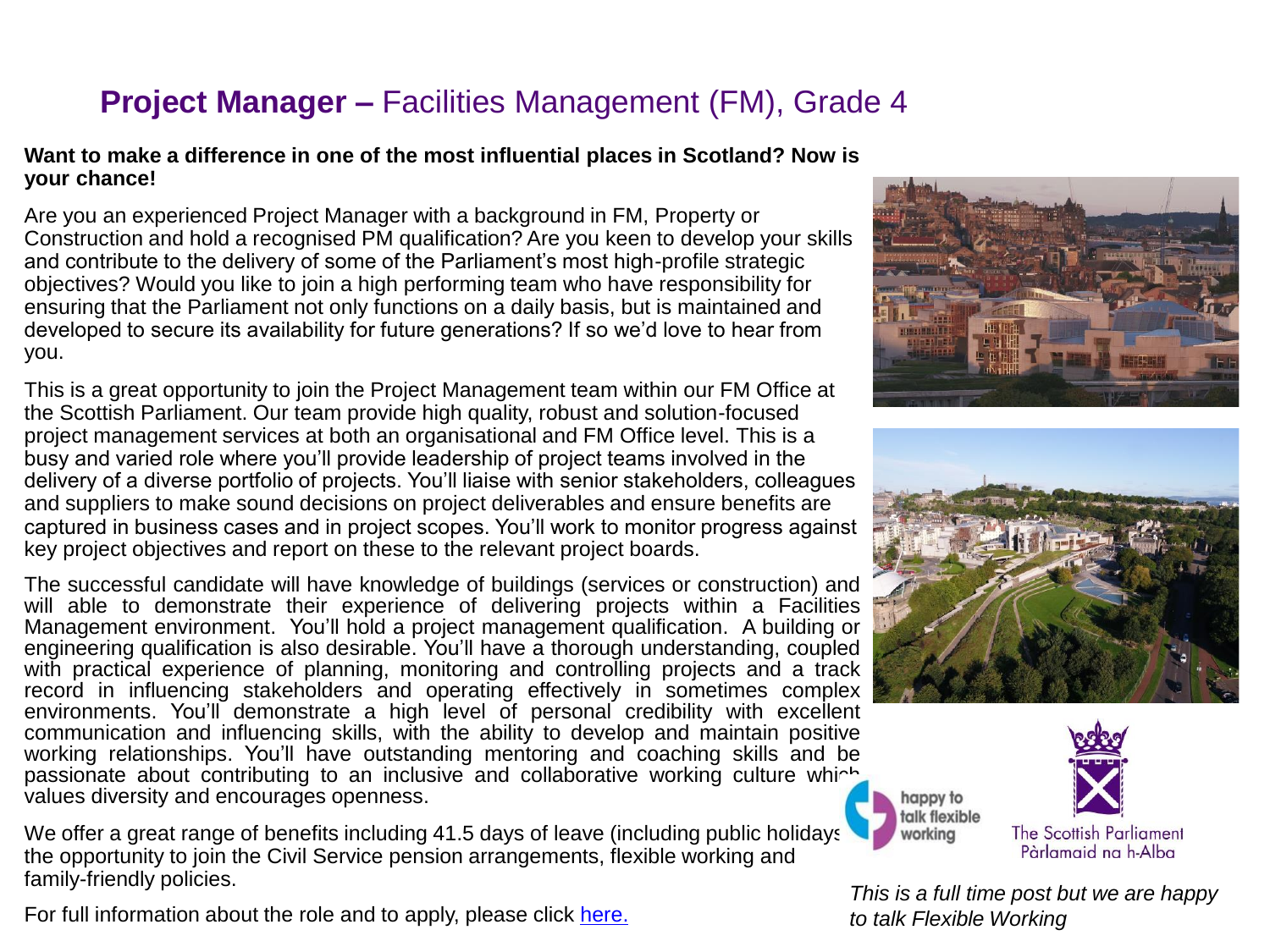## **Delivering for Excellence** FM Project Manager, Grade 4

The Scottish Parliament is a values-led organisation which means our values (Stewardship, Excellence, Inclusiveness, and Respect) are at the centre of everything we do. These values are embedded in this role. Please visit our [values pages in our Staff Handbook.](https://68e964d4-3a85-4c03-89f7-d6c59f31a423.filesusr.com/ugd/575088_bd04bcaf99db4123a5df3250c35301a6.pdf)

### **Stewardship**

Focusing on the longer term to ensure we are leaving things better than we found them and putting our shared interests ahead of any individual or team.

Your main responsibilities will involve:

- Positively leading and motivating project teams, using recognised project management techniques to work collectively to deliver the stated project benefits and critical success factors/goals
- Implementing effective delivery structures, developing and defining business cases and providing compliance to project governance structures ensuring value within corporate investments
- Influencing senior stakeholders, colleagues and project team members through change management activities, ensuring projects deliver lasting legacies

- The ability to operate with flexibility and agility, setting out priorities and clear operating structures
- A focus on achievement of the desired project outcomes, motivating others to encourage and ensure their successful role in achieving project success.
- A high level and broad range of interpersonal skills, displaying credibility and influence upwards to senior levels, to those stakeholders you engage with and those you have responsibility for leading as part of a project team

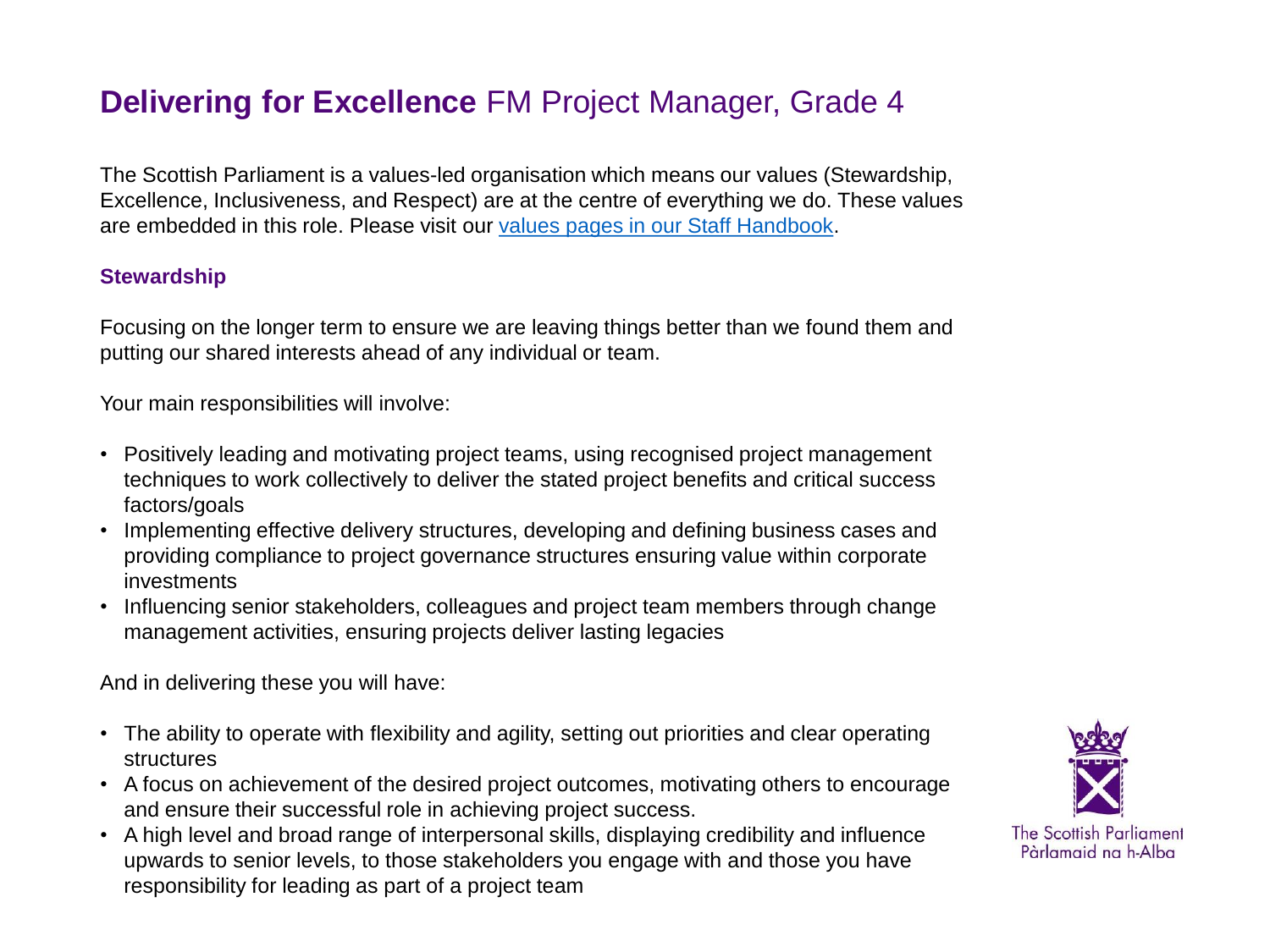# **Delivering for Excellence** FM Project Manager, Grade 4

### **Excellence**

Taking care to enhance our reputation in everything we do. Using our skills and resources efficiently and effectively to deliver high-quality sustainable results.

Your main responsibilities will involve:

- Setting out and managing the governance arrangements for projects including the measurement of effectiveness and efficiency of delivery
- Establishing effective quality assurance and performance measurements and management techniques to ensure overall integrity and continuing standards of project delivery
- Drafting, monitoring and reviewing project business cases. Continually assessing the predicted and realised benefits to ensure these keep in line with the business case, taking responsibility for budgeting, estimating, planning and objective delivery for all projects
- Monitoring project progress, resolving issues and initiating appropriate corrective action, when required. Reporting regularly to the programme manager, and any other governance boards, against agreed milestones.

- An understanding, coupled with practical experience within an FM environment, of techniques required for planning, monitoring and controlling projects in a build environment along with a recognised Project Management qualification
- Experience of identifying project critical success factors and key benefits ensuring that these are at the centre of project delivery and reporting
- A proven track record in developing business cases, together with experience of managing budgets effectively, tracking project expenditure and committed spend through formal budgeting processes
- The ability to proactively identify opportunities and risks to maximise or minimise their impact, ensuring appropriate response measures are planned and implemented

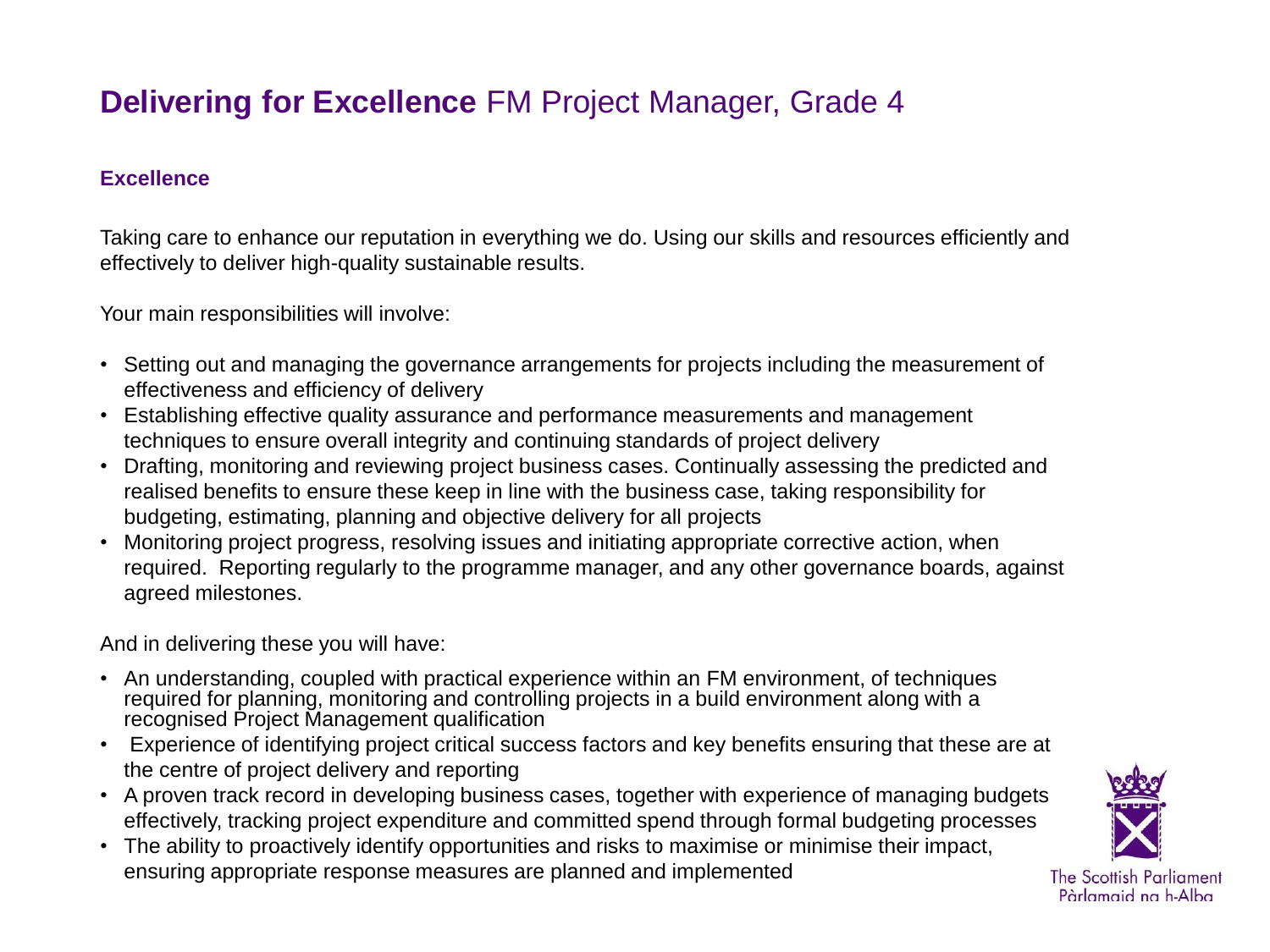# **Delivering for Excellence** FM Project Manager, Grade 4

### **Respect**

Appreciating difference, building cohesive teams and fostering the values and experiences of diversity.

Your main responsibilities will involve:

- Identifying, managing and developing teams for the delivery of specific projects and programmes
- Building and sustaining a strong customer focus within project teams and developing excellent working relationships across the organisation
- Establishing effective relationships and working closely with colleagues across the parliamentary service
- Recognising the strengths, skills, experience and knowledge of our supply partners and the positive contribution that they can make to the organisation

- Excellent communication skills and the ability to convey project management information to a wide and diverse audience
- The ability to give clear direction whilst taking an inclusive approach and maximising the effectiveness of your direct supports
- Excellent influencing skills to persuade senior stakeholders to deliver wide reaching and strateg change successfully
- Experience of procurement and managing supply chains including evidence of a progressive an collaborative approach achieving positive outcomes

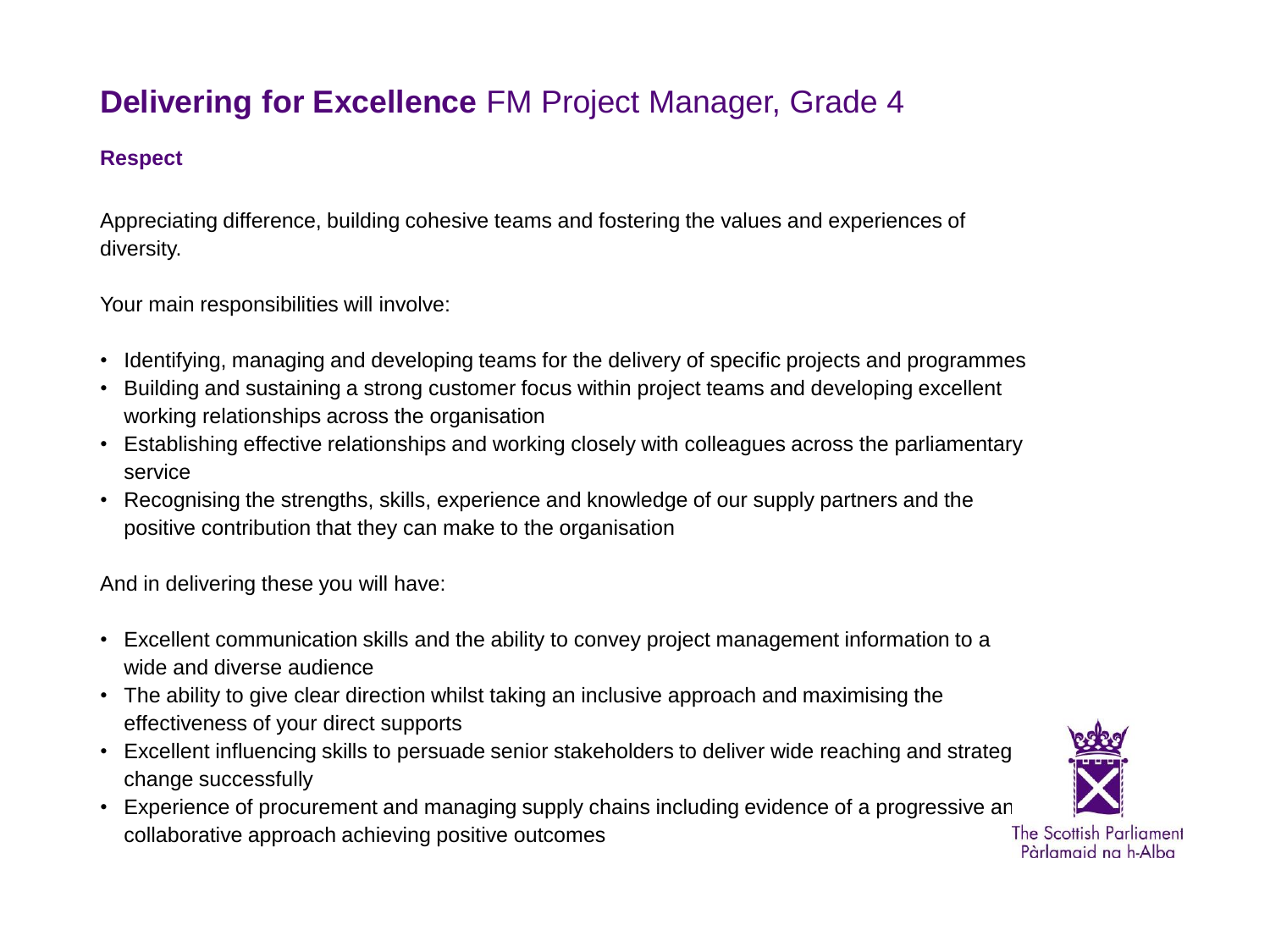## **Delivering for Excellence** FM Project Management, Grade 4

#### **Inclusiveness**

Understanding the big picture and seeking out alternative perspectives. Every colleague feels they can make a valued contribution and deliver their best work.

Your main responsibilities will involve:

- Co-ordinating and/or leading project communications to stakeholder groups, including Members
- Adopting a strong collaborative culture which leverages the strengths through diversity across both internal and external stakeholders
- Managing others through effective leadership and delegation

- Experience of positively leading project teams to work together to successfully deliver project goals
- An ability to constructively challenge views; a constructive approach to conflict resolution and the setting and managing of expectations
- A coaching style of leadership, inspiring teams to develop new skills and improve individual and team performances

![](_page_7_Picture_11.jpeg)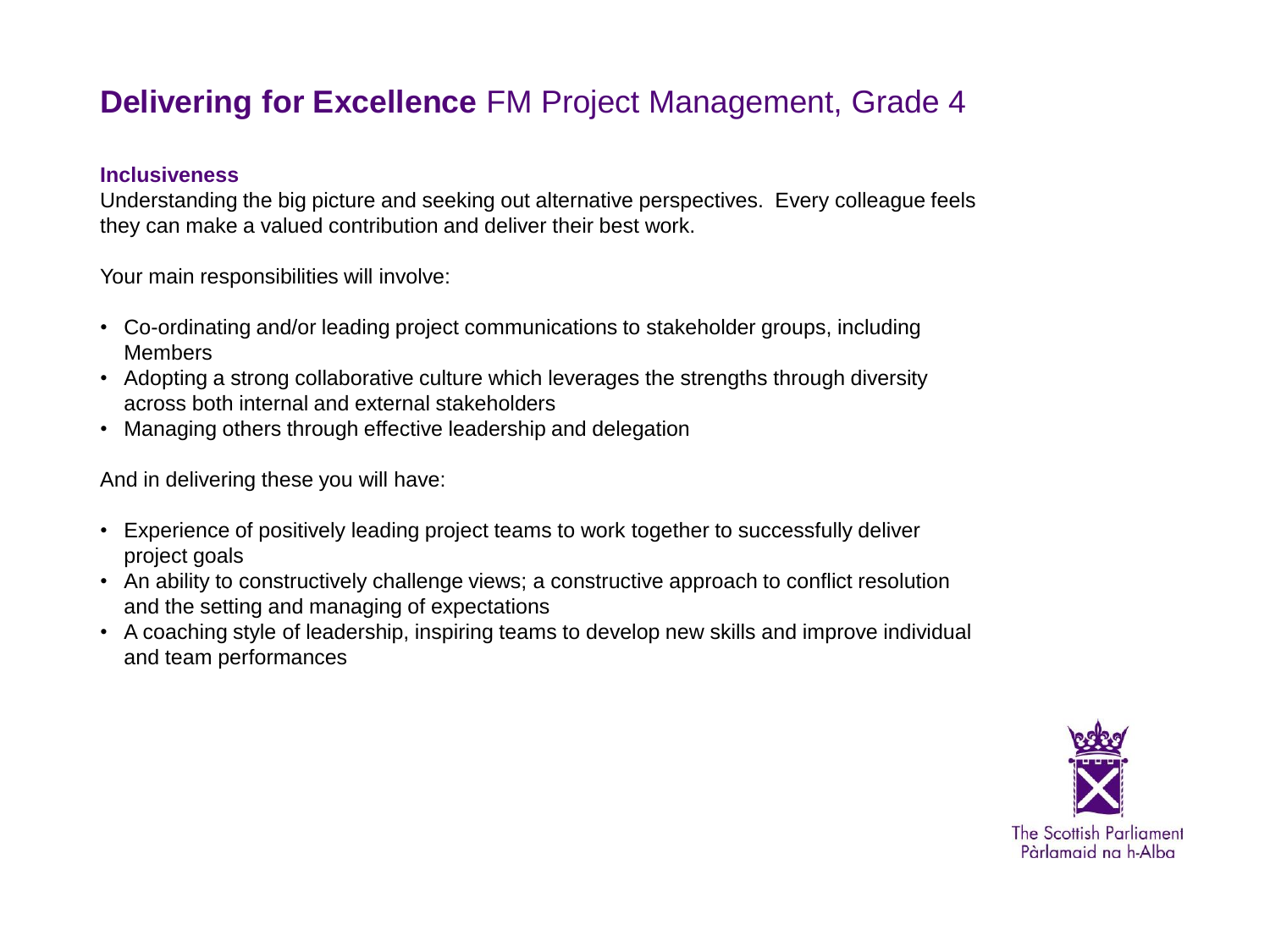## **About us**

The Parliamentary Service of over 600 people is a highachieving and professional organisation. We are public servants rather than civil servants; we serve the Parliament and its Members and not the Scottish Government.

![](_page_8_Picture_2.jpeg)

The [Scottish Parliamentary Corporate Body](https://www.parliament.scot/about/how-parliament-works/parliament-organisations-groups-and-people/scottish-parliamentary-corporate-body) is responsible for providing the Parliament with the property, staff and services required for the Parliament's purposes, in accordance with the Scotland Act 1998. It is made up of five Members elected by the Parliament and the Presiding Officer.

The Corporate Body delegates the day-to-day running of the Parliament to David McGill, our Clerk/Chief Executive.

David is assisted by his Leadership Group setting the strategic direction for the parliamentary service and for creating the conditions that helps to promote a positive workplace culture. You can view our Leadership Group in our [organisational chart](https://www.parliament.scot/-/media/files/People-and-Culture/Scottish-Parliament-organisational-chart.pdf) along with our different Offices.

Our vision is clear: To make a positive difference to the lives of the people of Scotland. This means putting people at the centre of everything we do.

We attach great importance to the Diversity and Inclusion Strategy (D&I) [and our core values of Stewardship, Excell](https://www.parliament.scot/about/working-for-the-scottish-parliament/equality-diversity-and-inclusion)ence, Respect and Inclusiveness form a central part of our working culture.

Our performance framework helps us to communicate and implement our strategic priorities through the parliamentary service. The [strategic plan](https://www.parliament.scot/about/how-parliament-works/strategic-plan) sets out our aims and priorities. This provides a set of shared priorities for everyone across the parliamentary service and covers matters such as improving parliamentary scrutiny, developing and investing in our staff, aligning public engagement with parliamentary business and providing high quality support to our elected Members. Each of the aims is equally important as they are inter-related. This means that we cannot achieve one without the others and that every one of our colleagues plays an important role in delivering them.

![](_page_8_Picture_9.jpeg)